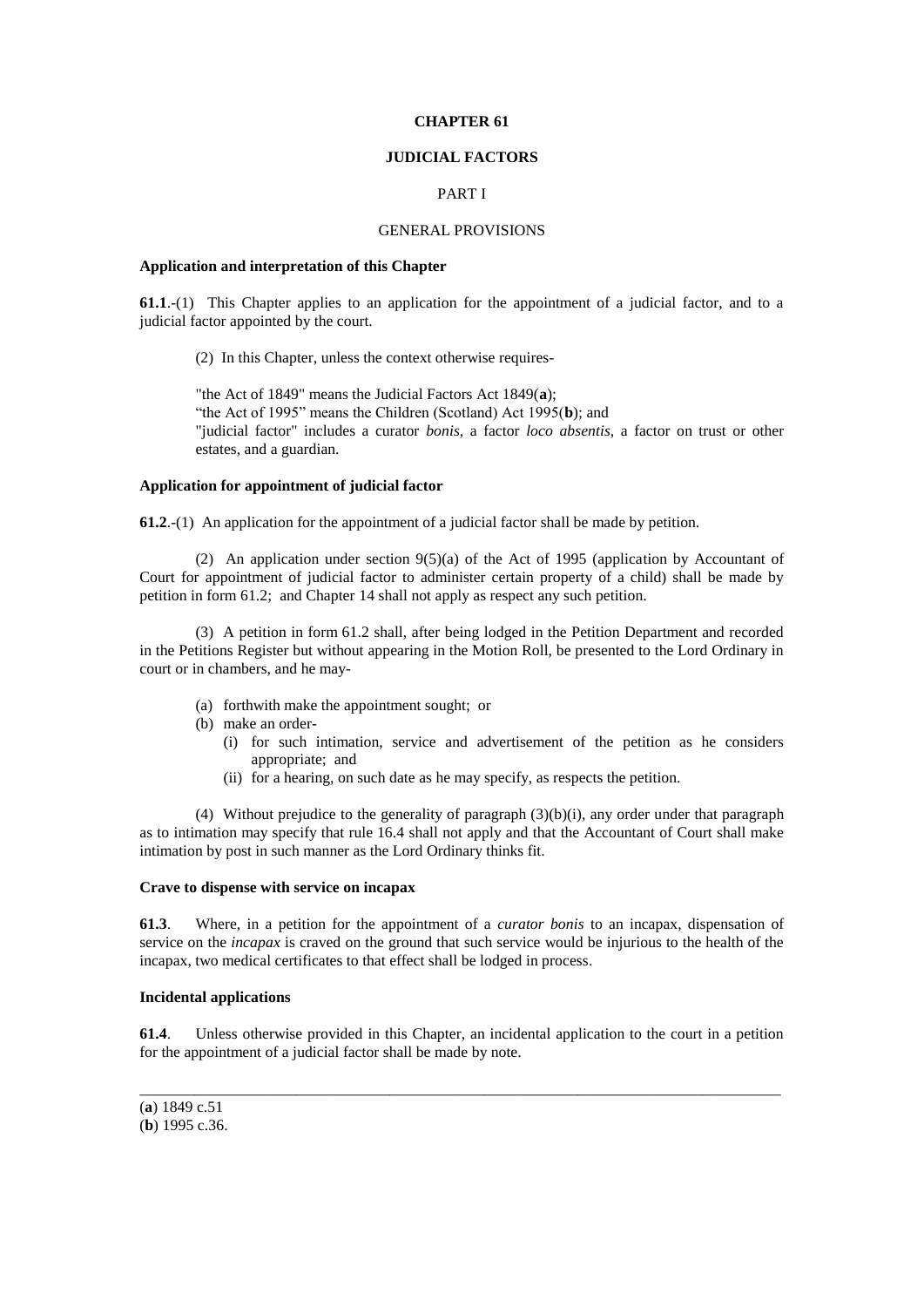### **Intimation and service**

**61.5**.-(1) The order for intimation and service under rule 14.5 (first order in petitions) in a petition or note relating to a judicial factory shall include a requirement for intimation to the Accountant of Court (except where the petition is in form 61.2) by first class recorded delivery post of the petition or note, as the case may be, and any production lodged with the petition or note.

(2) The Lord Ordinary may order publication of an advertisement of the petition in Form 61.5-A in the case of a petition for the appointment of a judicial factor or in Form 61.5-B in the case of a petition for the discharge of a judicial factor.

(3) Where publication of an advertisement has been made under paragraph (2), there shall be lodged in process-

- (a) a copy of the newspaper or other publication containing the advertisement; or
- (b) a certificate of publication by the publisher stating the date of publication and the text of the advertisement.

(4) After a petition for the appointment of a judicial factor is lodged in the Petition Department, the Clerk of Session in that department may (whether or not any order is made, or is competent, under rule  $14.5(1)(a)$ ) provide any interested party with details of the petition.

## **Documents for Accountant of Court**

**61.6**.-(1) A person who lodges any document in a cause relating to a judicial factory (other than a petition for appointment of a judicial factor) shall send a copy of that document to the Accountant of Court.

(2) The clerk of session in the Petition Department shall transmit to the Accountant of Court any part of a process in a cause relating to a judicial factory as the Accountant of Court may request unless such part of the process is, at the time of request, required by the court.

## **Accountant of Court to send information on prior application**

**61.7**. The Accountant of Court, on receiving intimation of a petition for the appointment of a judicial factor, shall report any information he may possess which he considers may be of use to the court in disposing of the petition.

### **Transmission of process to Accountant of Court to find caution**

**61.8**. The clerk of session in the Petition Department shall, on the appointment of the judicial factor being made by the court, transmit the process of the petition to the Accountant of Court for the fixing and finding of caution.

# **Finding caution**

**61.9**.-(1) The appointment of a person as a judicial factor shall be subject to his finding caution; and the interlocutor appointing a judicial factor shall ordain him to find caution.

(2) The court may, on cause shown, on a motion made before the expiry of the period for finding caution specified by virtue of rule 33.3 (orders to find caution or other security), allow further time for finding caution.

(3) The Accountant of Court shall, on receiving the process in a petition for the appointment of a judicial factor transmitted to him under rule 61.8, fix the caution to be found by the judicial factor.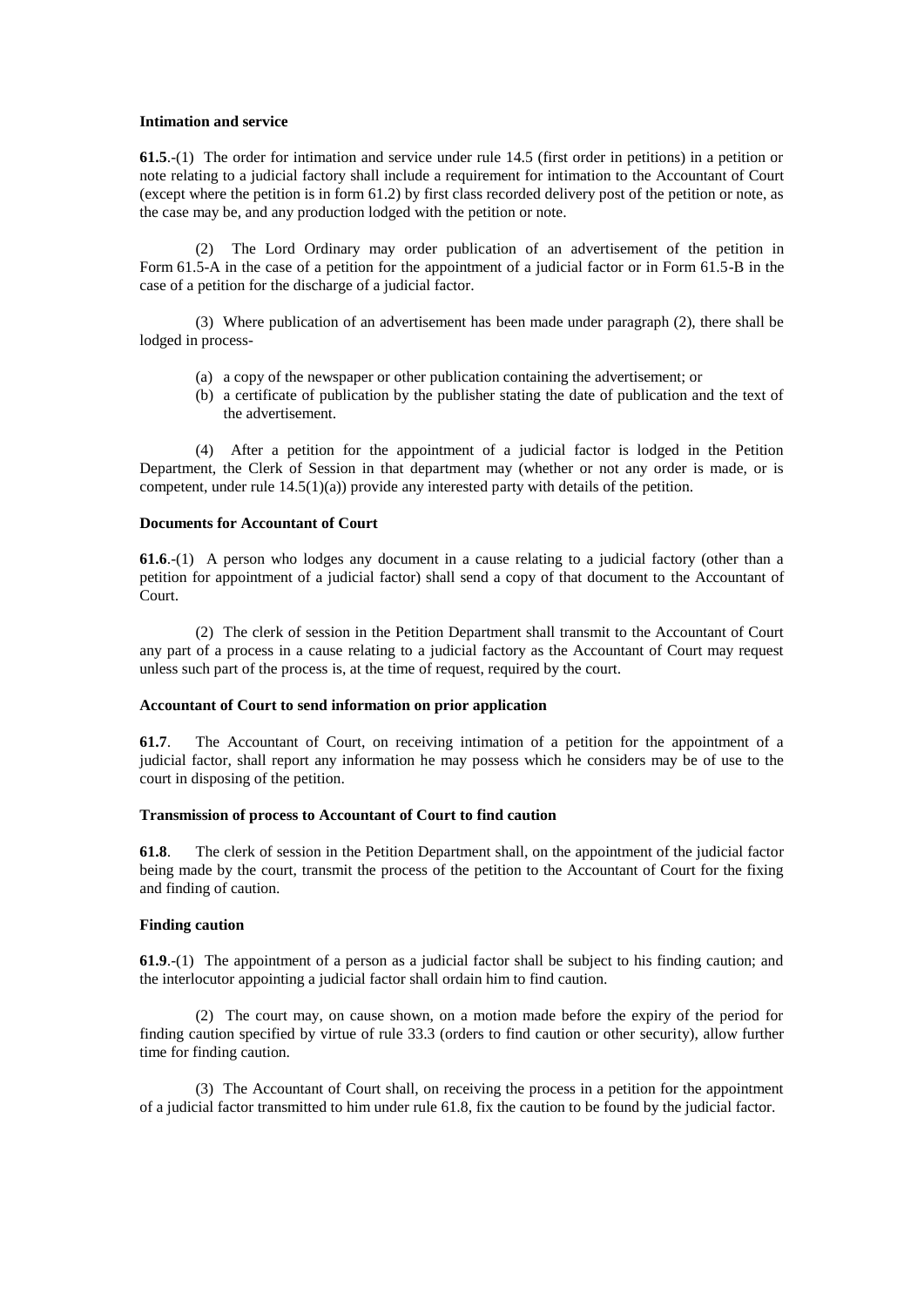(4) Where the Accountant of Court considers that any caution fixed by the court under section 27 of the Act of 1849(**a**) (amount of caution limited by court), should be increased-

- (a) the Accountant of Court may increase the amount unless the judicial factor requires him to report to the court;
- (b) where the judicial factor requires him to report to the court, the Accountant of Court shall do so; and
- (c) on the report mentioned in sub-paragraph (b) being received, the cause shall be put out on the By Order Roll before the Lord Ordinary to determine the amount of caution.

(5) A bond of caution or other security offered by a judicial factor shall be delivered to the Accountant of Court; and rule 33.4(3) (lodging of bond of caution in process) and rule 33.7(1) (Deputy Principal Clerk to satisfy himself that the bond of caution or other security is in proper form) shall not apply.

(6) Except in relation to paragraph (7), where caution has been found to the satisfaction of the Accountant of Court, he shall endorse and sign, on the interlocutor sheet of the process appointing the judicial factor, a certificate stating that caution has been found, the amount of caution and the date of the certificate.

- (7) During the subsistence of a judicial factory, the Accountant of Court may, at any time-
- (a) require the judicial factor to increase the amount of, or find new or additional, caution; or
- (b) authorise the judicial factor to reduce the amount of existing caution.

## **Issue of official certified copy interlocutor**

**61.10**. An official certified copy of the interlocutor appointing a judicial factor shall not be issued by a clerk of session without a certificate having been endorsed on the interlocutor sheet in accordance with rule 61.9(6).

## **Judicial factor's title to act**

**61.11**. A judicial factor shall not be entitled to act until he has received the official certified copy of the interlocutor appointing him.

### **Remission or modification of penal interest**

**61.12**. The Accountant of Court may, if satisfied that the circumstances justify it, remit or modify any interest incurred by a judicial factor under section 5(1) of the Act of 1849(**b**) (interest incurred for failure by factor to lodge money in bank etc.).

### **Applications to encroach on capital**

**61.13**.- (1) Where the income from the estate of a ward is insufficient for the maintenance of the ward, the judicial factor may apply to the Accountant of Court for his consent to encroach on the capital of the estate for the purpose of maintaining the ward.

\_\_\_\_\_\_\_\_\_\_\_\_\_\_\_\_\_\_\_\_\_\_\_\_\_\_\_\_\_\_\_\_\_\_\_\_\_\_\_\_\_\_\_\_\_\_\_\_\_\_\_\_\_\_\_\_\_\_\_\_\_\_\_\_\_\_\_\_\_\_\_\_\_\_\_\_\_\_\_\_\_\_ (**a**) Section 27 was amended by the age of Legal Capacity (Scotland) Act 1991 (c.50), Schedule 1, paragraph 10.

<sup>(</sup>**b**) Section 5 was amended by the Law Reform (Miscellaneous Provisions) (Scotland) Act 1980 (c.55), section 7 and by the Law Reform (Miscellaneous Provisions) (Scotland) Act 1990 (c.40), Schedule 8, paragraph  $21(1)(a)$ .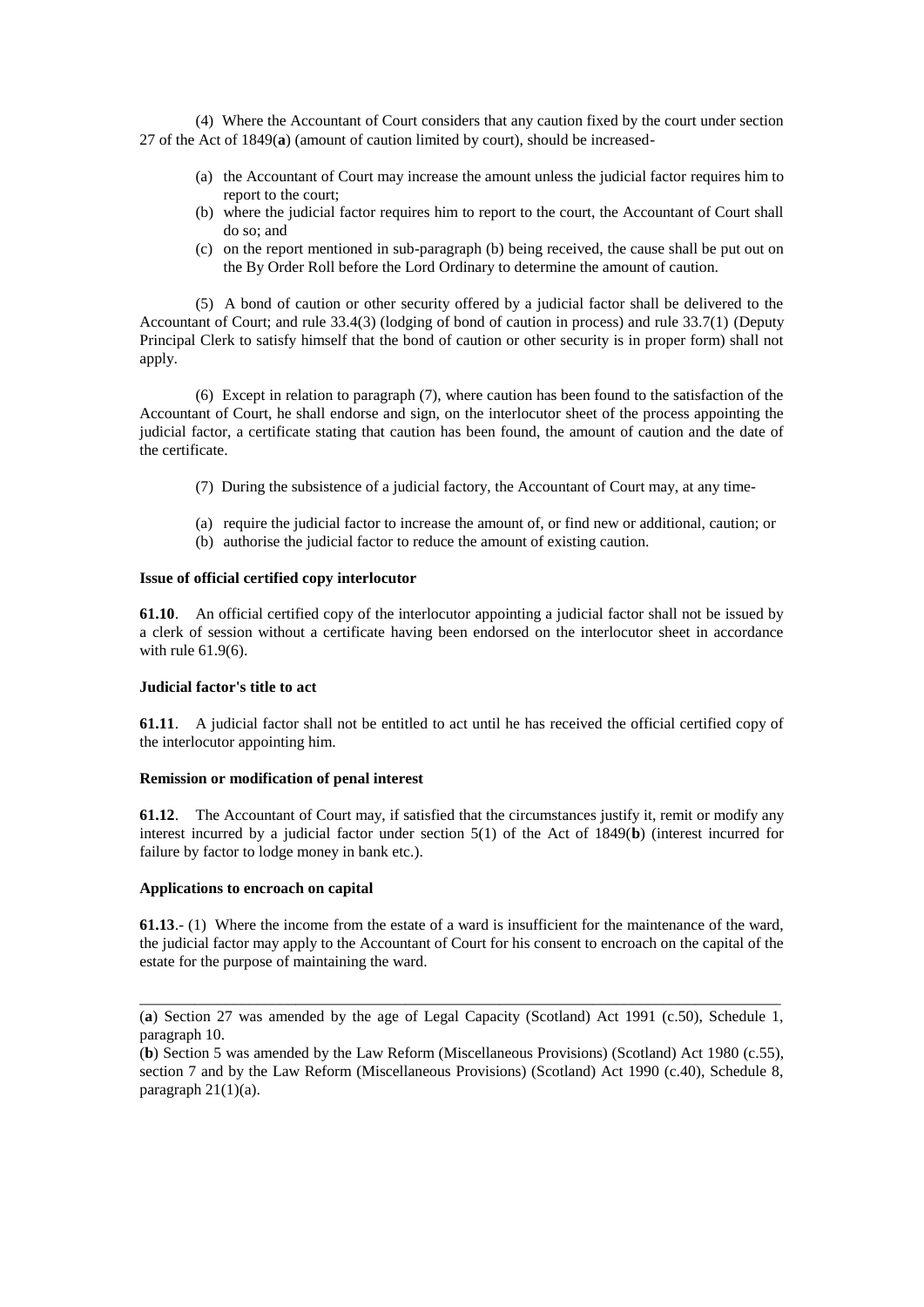(2) An application under paragraph (1) shall be made by letter and shall be supported by such information as the Accountant of Court may require.

- (3) On receipt of such an application, the Accountant of Court-
- (a) may, if the proposed encroachment does not exceed 5% of the capital value of the estate as at the date when application is first made under paragraph (1), consent to the application subject to such conditions as he thinks fit to impose; and
- (b) if he is unable, or declines to consent under sub-paragraph (a), shall-
	- (i) ordain the judicial factor to intimate, in accordance with paragraphs (5) and (6), the making of the application; or
	- (ii) ordain him to apply by note to the Lord Ordinary for special powers.

(4) A person to whom intimation is given in accordance with paragraphs (5) and (6) may object to the application by-

- (a) lodging an objection in writing with the Accountant of Court; and
- (b) sending a copy of his objection to the judicial factor within 28 days after the date on which intimation was given to him.
- (5) The persons to whom intimation under paragraph  $(3)(b)(i)$  is to be given are-
- (a) any cautioner of the judicial factor;
- (b) any petitioner for the appointment of the judicial factor (other than a petitioner using form 61.2);
- (c) the ward, unless the circumstances of the ward are such as would warrant dispensing with service on him of a petition for the appointment of a judicial factor on his estate;
- (d) the persons on whom the petition for appointment of the judicial factor was served and whose whereabouts are known to the judicial factor; and
- (e) all other persons who have an interest in the estate and whose identity and whereabouts are known to the judicial factor.
- (6) The intimation under paragraph  $(3)(b)(i)$  shall include-
- (a) a copy of the letter of application; and
- (b) a notice setting out-
	- (i) the right of the person receiving the notice to object to the application in the manner provided in paragraph (4); and
	- (ii) that, in the absence of any such objection, the Accountant of Court may consent to the application.

(7) The judicial factor shall, on giving intimation under paragraph (3)(b)(i), send to the Accountant of Court a certificate of intimation in Form 16.7 with a copy of the notice sent attached to it; and rule 16.7(2) (attaching certificate of intimation to principal writ or lodging it in process) shall not apply.

(8) Where no objections have been lodged under paragraph (4), the Accountant of Court may, on the expiry of the period for lodging objections-

- (a) consent to the application subject to such conditions as he thinks fit; or
- (b) require the judicial factor to apply to the court for special powers.

(9) Where any objection has been lodged under paragraph (4), the judicial factor shall, on expiry of the period for lodging objections, apply to the court for special powers.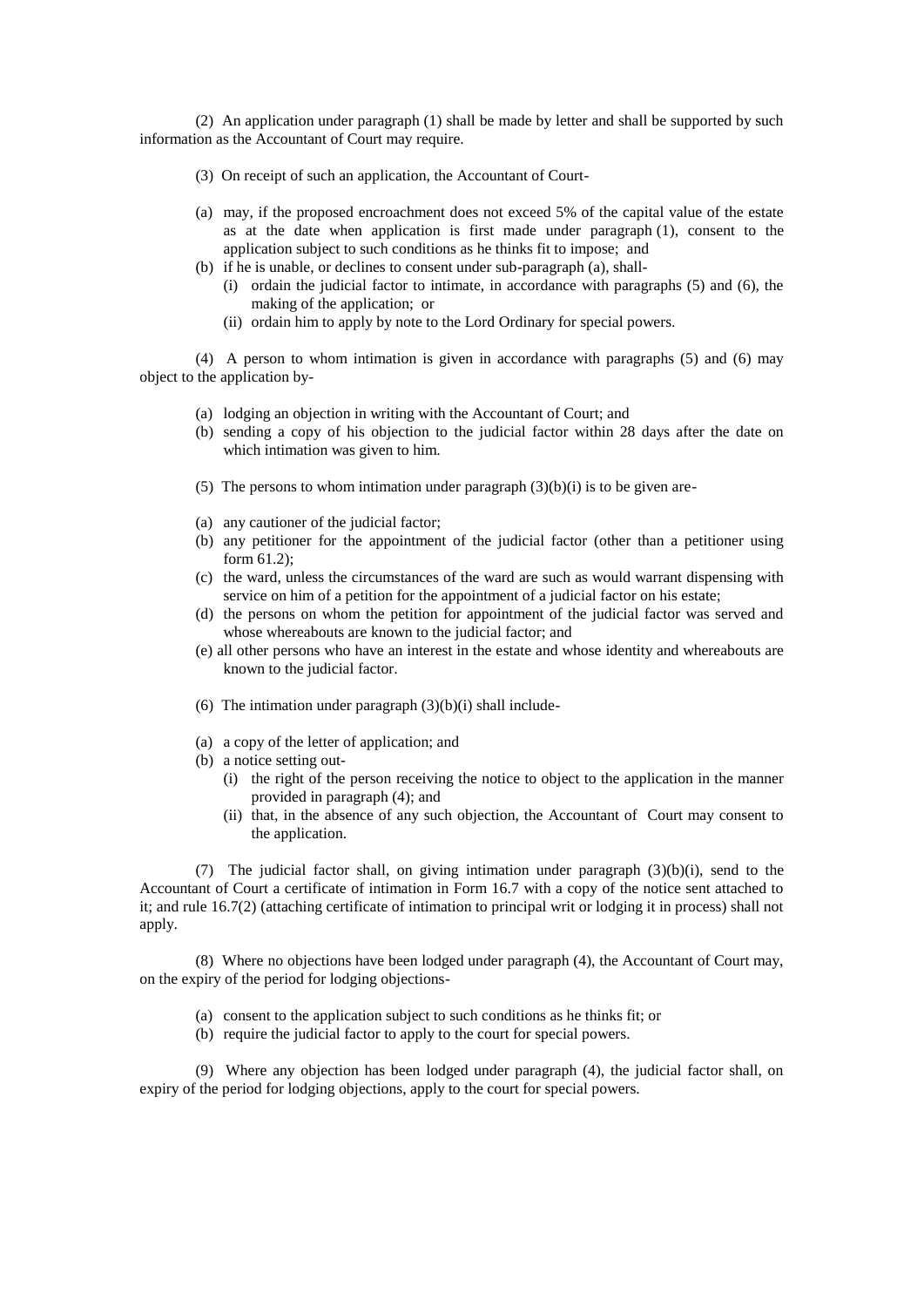### **Applications under section 2(3) of the Trusts (Scotland) Act 1961**

**61.14**.- (1) An application under section 2(3) of the Trusts (Scotland) Act 1961(**a**) to the Accountant of Court for his consent to the doing of an act to which that section applies shall be made by letter and shall be supported by such information as the Accountant of Court may require.

(2) Any person to whom intimation requires to be given in accordance with paragraph (3) may object to the application by lodging any objection with the Accountant of Court, and sending a copy of it to the judicial factor, within 28 days after the date on which the intimation was given.

(3) On the date on which he makes the application referred to in paragraph (1), the judicial factor shall intimate the application to-

- (a) any cautioner of the judicial factor;
- (b) any person who petitioned for the judicial factor to be appointed (except where the petitioner was in form 61.2);
- (c) the ward, unless the circumstances of the ward are such that would warrant dispensing with service on him of a petition for the appointment of a judicial factor on his estate;
- (d) the persons upon whom the application for appointment of the judicial factor was served and whose whereabouts are known to the judicial factor; and
- (e) all other persons who have an interest in the estate and whose identity and whereabouts are known to the judicial factor.
- (4) The intimation to be given under paragraph (3) shall include-
- (a) a copy of the letter of application, and
- (b) a notice setting out-
	- (i) the right of the person receiving the notice to object to the application in the manner provided in paragraph (2); and
	- (ii) that, in the absence of any such objection, the Accountant of Court may consent to the application.

(5) The judicial factor shall, on giving intimation under paragraph (3), send to the Accountant of Court a certificate of intimation in Form 16.7 with a copy of the notice required under paragraph (4) attached to it; and rule 16.7(2) (attaching certificate of intimation to principal writ or lodging it in process) shall not apply.

## **Applications for special powers or authority under section 5 of the Trusts (Scotland) Act 1921**

**61.15**.- (1) This rule applies to an application by a judicial factor-

- (a) for special powers at common law or under section 7 of the Act of 1849(**b**); or
- (b) under section 5 of the Trusts (Scotland) Act 1921(**c**) (application for authority to do an act at variance with terms or purposes of the judicial factory).
- (2) An application may be made-
- (a) in the petition for the appointment of the judicial factor; or
- (b) by note in the process of that petition.

(**b**) Section 7 was amended by the Mental Health (Scotland) Act 1960 (c.61), Schedule 4.

(**c**) 1921 c.58.

\_\_\_\_\_\_\_\_\_\_\_\_\_\_\_\_\_\_\_\_\_\_\_\_\_\_\_\_\_\_\_\_\_\_\_\_\_\_\_\_\_\_\_\_\_\_\_\_\_\_\_\_\_\_\_\_\_\_\_\_\_\_\_\_\_\_\_\_\_\_\_\_\_\_\_\_\_\_\_\_\_\_ (**a**) 1961 c.57; sub-section (3) was inserted by the Law Reform (Miscellaneous Provisions) (Scotland) Act 1980 (c.55), section 8.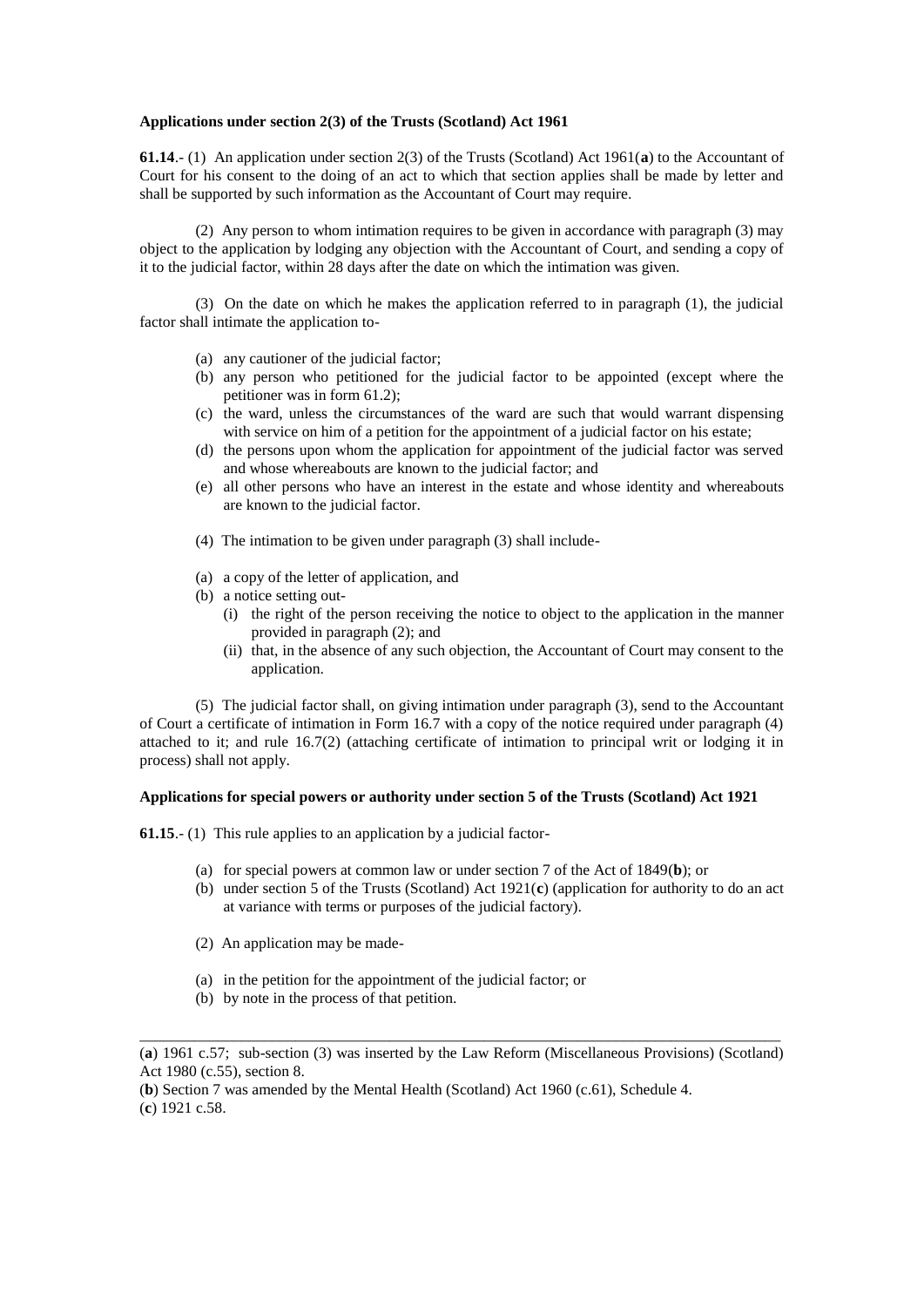(3) Before making an application, the judicial factor shall apply to the Accountant of Court for an opinion by lodging with him a report explaining why the special powers or authority are necessary and concluding with a statement of the precise powers he seeks.

(4) The Accountant of Court shall, after making any necessary inquiry, send his written opinion to the judicial factor.

(5) The judicial factor shall lodge in process his report to, and the opinion of, the Accountant of Court.

(6) The judicial factor shall send to the Accountant of Court a copy of the interlocutor disposing of the application within 2 days after the date of the interlocutor.

(7) An application by a judicial factor for special powers under this rule shall not be made before he has received an official certified copy of the interlocutor appointing him.

(8) An application by a judicial factor in respect of special powers sought in the petition for his appointment shall be made by him by motion.

## PART II

# APPLICATIONS UNDER SECTION 11A OF THE JUDICIAL FACTORS (SCOTLAND) ACT 1889

## **Application of this Part**

**61.16**. This Part applies to a petition under section 11A of the Judicial Factors (Scotland) Act 1889(**a**) (appointment of a judicial factor on estate of person deceased).

#### **Form of applications under section 11A of the Judicial Factors (Scotland) Act 1889**

**61.17.** A petition to which this Part applies shall include averments stating-

- (a) the name, last known address and date of death of the deceased person;
- (b) the reasons for the appointment being necessary;
- (c) the interest of the petitioner, including-
	- (i) if a creditor, the nature and amount of the debt, how constituted, vouched or established, or
	- (ii) if a person having an interest in the succession to the estate, the nature of that interest;
- (d) details of the estate of the deceased person so far as known to the petitioner including heritable and moveable property, any stock in trade, interests in any business or partnership, debts owed to or by the deceased and any other relevant facts;
- (e) the names and addresses of all persons known to the petitioner as having an interest in the estate either as creditors or in the succession to the estate, and the nature of the interest in each case; and
- (f) the name, designation and address of the person nominated to be the judicial factor.

#### **Intimation and service of section 11A petition**

**61.18**. The order for intimation and service under rule 14.5 (first order in petitions) in a petition under this Part shall include a requirement for-

(**a**) 1889 c.39; section 11A was inserted by the Bankruptcy (Scotland) Act 1985 (c.66), Schedule 7, paragraph 4.

\_\_\_\_\_\_\_\_\_\_\_\_\_\_\_\_\_\_\_\_\_\_\_\_\_\_\_\_\_\_\_\_\_\_\_\_\_\_\_\_\_\_\_\_\_\_\_\_\_\_\_\_\_\_\_\_\_\_\_\_\_\_\_\_\_\_\_\_\_\_\_\_\_\_\_\_\_\_\_\_\_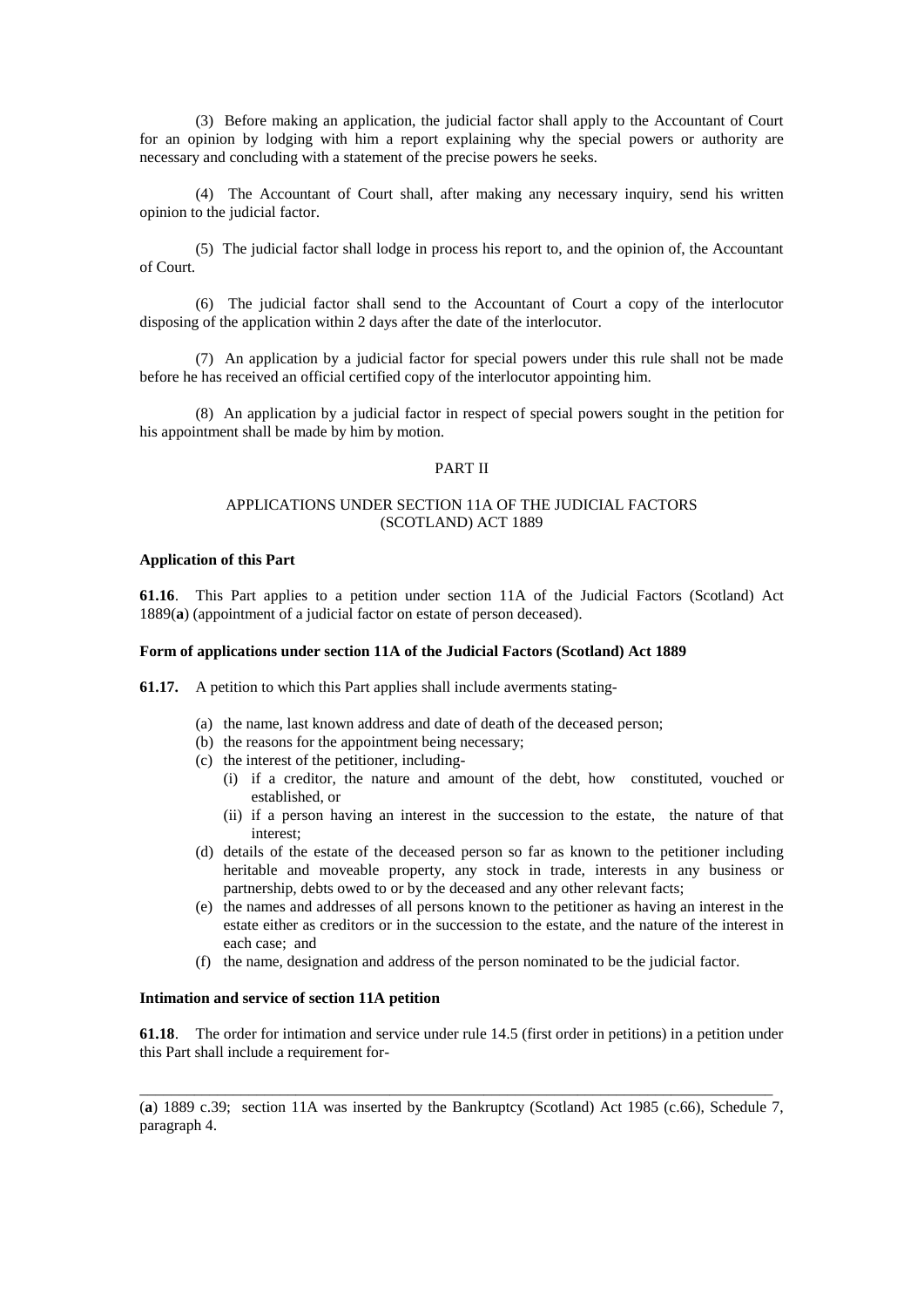- (a) a notice of the petition in the Edinburgh Gazette in Form 61.18; and
- (b) service of the petition on such persons named in the petition as personal representatives of the deceased who are not parties to the petition.

### **Interim appointment**

**61.19**. The court may make an interim appointment of a judicial factor in a petition to which this Part applies when the petition is presented or at any time thereafter.

#### **Notice calling for claims**

**61.20**.- (1) In order to ascertain the claims on the estate, the judicial factor shall, within 14 days after he has received the official certified copy of the interlocutor appointing him, place a notice in the Edinburgh Gazette, and in such other newspaper as he thinks fit, in Form 61.20.

- (2) The judicial factor shall lodge in process-
- (a) a copy of each newspaper containing the notice under paragraph (1); or
- (b) a certificate of publication by the publisher of each such newspaper stating the date of publication and text of the notice.

(3) The period within which a creditor shall intimate a claim on the estate to the judicial factor shall be 4 months from the date of publication of the notice under paragraph (1).

### **Claims**

**61.21**.- (1) The judicial factor shall examine the claims of creditors in order to ascertain whether the debts are properly due from the estate of the deceased, and may-

- (a) call for further evidence in support of the claims;
- (b) if he thinks fit, require a creditor to constitute such claim by decree in a competent court in an action in which the judicial factor shall be called as a defender.

(2) For the purpose of ranking and payment of creditors, the date of the appointment of the judicial factor shall be deemed to be equivalent to the date of sequestration.

### **Custody and inspection of inventory of estate, etc.**

**61.22**. There shall remain in the possession of the Accountant of Court and be open to inspection, within his office, by any creditor or person in the succession of the deceased-

- (a) the inventory of estate, when adjusted and approved by the Accountant of Court and signed by him and the judicial factor;
- (b) any report of the state of debts; and
- (c) all subsequent accounts submitted by the judicial factor to the Accountant of Court.

#### **Administration, deathbed and funeral expenses**

**61.23**.- (1) Out of the first funds realised by him, the judicial factor shall reserve sufficient funds to defray the estimated costs of his administration including the legal expenses of the judicial factory.

(2) On the expiry of the period for lodging claims, the judicial factor shall be entitled to pay out of such funds, with the prior approval of the Accountant of Court, those debts listed in paragraphs (a) to (e) of section 129(1) of the Bankruptcy (Scotland) Act 2016 (priority in distribution).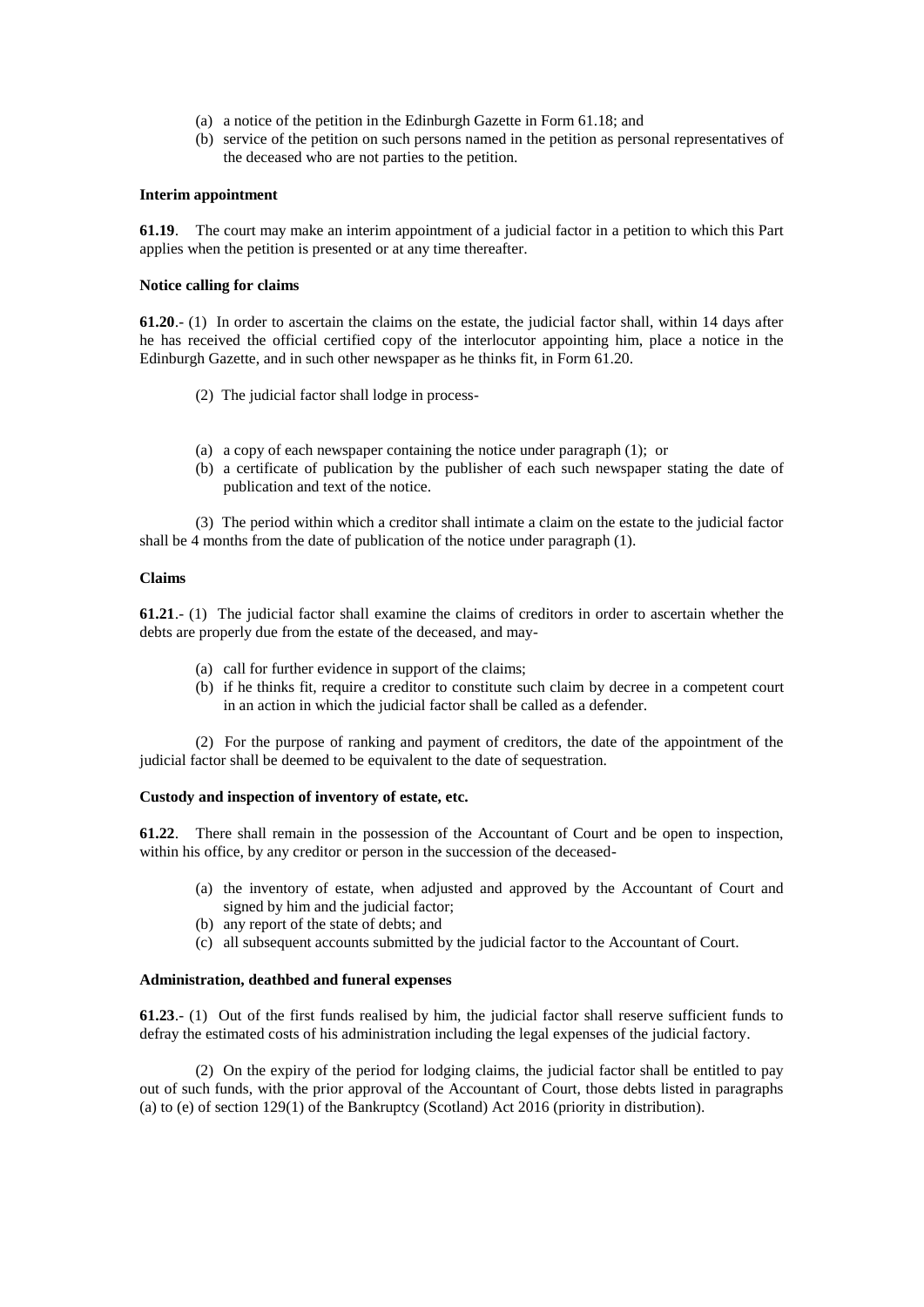(3) The Accountant of Court shall prepare a written report on the state of funds and any scheme of division containing such observations as he thinks fit for consideration by the court.

(4) The Accountant of Court shall issue the report under paragraph (3) to the judicial factor.

# **Procedure where there are creditors**

**61.24**.- (1) Where claims are lodged, the judicial factor shall-

- (a) where funds remain available for division after payment of the claims referred to in rule 61.23(2), prepare a state of funds and scheme of division amongst the creditors; or
- (b) where no such funds remain after payment of those claims, prepare a state of funds only.
- (2) The judicial factor shall-
- (a) lodge with the Accountant of Court-
	- (i) the state of funds and any scheme of division,
	- (ii) all relevant writings and documents; and
- (b) provide the Accountant of Court with such explanations as he may require.

## **Notice to creditors**

**61.25**.- (1) As soon as the report of the Accountant of Court under rule 61.24(3) has been issued, the judicial factor shall-

- (a) lodge in process that report, the state of funds and any scheme of division;
- (b) send to each person who has lodged with him a claim on the estate of the deceased a notice by first class post, or, if that person is furth of Europe, by air mail, stating-
	- (i) that the state of funds and scheme of division or state of funds only, as the case may be, and a report have been lodged in court; and
	- (ii) the amount for which the creditor has been ranked and whether his claim is to be paid in full or by a dividend and the amount of it; or
	- (iii) that his claim has been rejected; or
	- (iv) that no funds are available for division;
- (c) place a notice in Form 61.25 in the Edinburgh Gazette; and
- $(d)$  if-
	- (i) any person, other than a person who has lodged a claim with him, is stated in the application or in the books, deed of settlement, or other papers of the deceased, to be a creditor of the estate or has an interest in the estate, or
	- (ii) he has reason to believe that any other person is either a creditor of the estate or has an interest in the estate,

give notice to such person, by first class post or, if that person is furth of Europe, by air mail, that no dividend is allotted to him in the scheme of division.

(2) Any creditor or person having an interest in the succession to the deceased's estate shall be entitled to examine-

- (a) the state of funds and any scheme of division lodged in process; and
- (b) the claims and supporting vouchers or evidence lodged with the judicial factor.

#### **Approval of state of funds or scheme of division**

**61.26**.- (1) Any creditor or person having an interest in the succession to the estate of the deceased who is dissatisfied with the state of funds or any scheme of division may lodge in process a note of objection within 28 days after the date of the notice given under rule 61.25(1)(b) and, until the expiry of that period, the court shall not approve the state of funds and any scheme of division.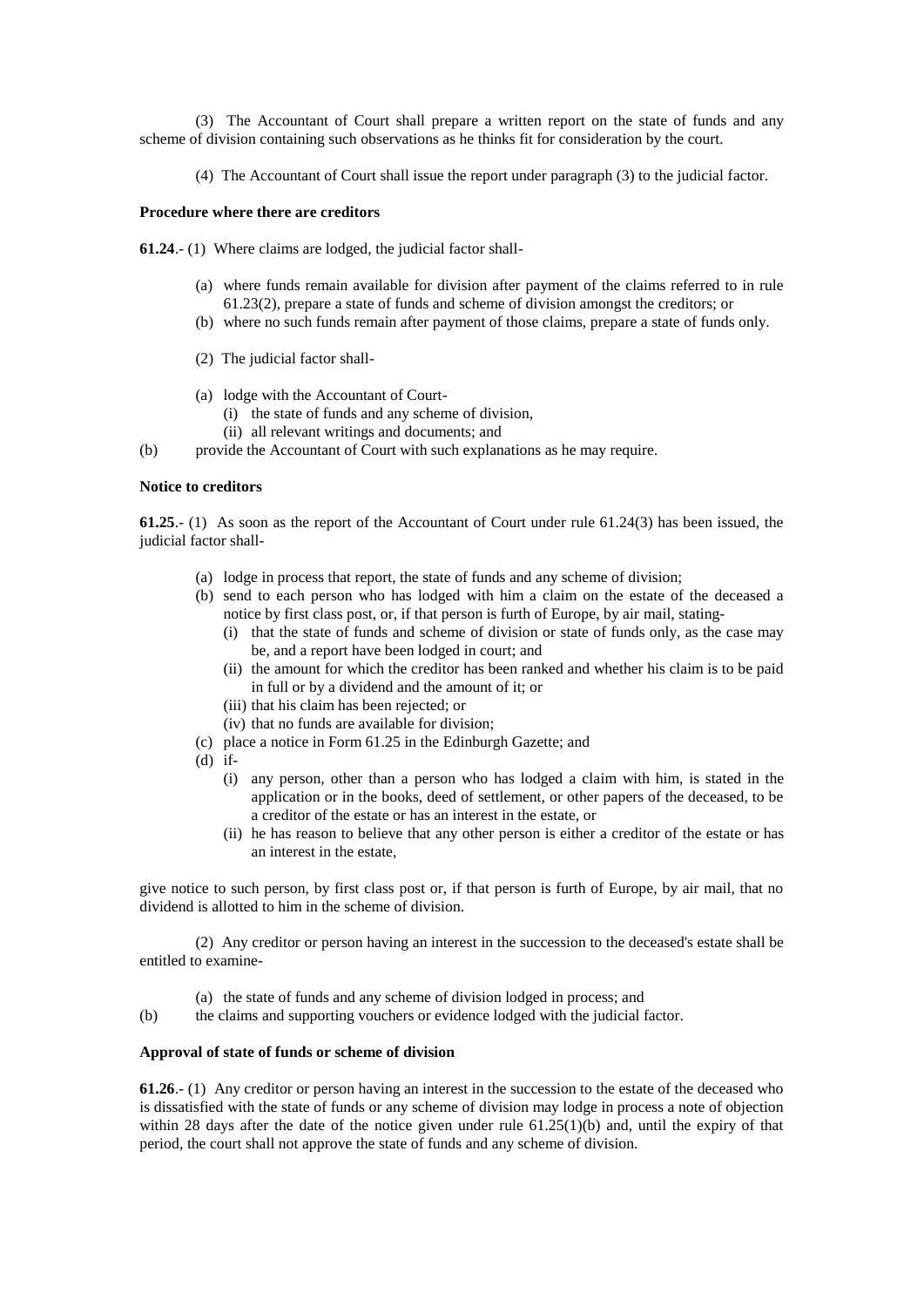(2) Where a note of objection under paragraph (1) is lodged, the court shall dispose of the note after hearing any objector and the judicial factor and making such investigations as it thinks fit.

(3) If any objection is sustained to any extent, the necessary alterations shall be made to the state of funds and any scheme of division, and shall be approved by the court.

(4) Where no note of objection is lodged, the court shall approve the state of funds and any scheme of division.

## **Payment following approval of scheme of division**

**61.27**. After the court has approved a scheme of division, the judicial factor shall pay, deliver or convey to the parties the sums or other property to which they are entitled under the scheme.

## **Partial division on first scheme of division**

**61.28**.- (1) Where, in the opinion of the judicial factor, a partial division of funds among the creditors who have claimed may be made with safety in the interests of all concerned, the judicial factor may, with the approval of the Accountant of Court, prepare a state of funds and first scheme of division as soon as possible after the period for lodging claims has expired.

(2) The following provisions of this Part shall apply to a state of funds and first scheme of division prepared under paragraph (1) of this rule as they apply to a state of funds and scheme of division prepared under rule 61.24(1)(a):-

rule 61.24(2) (lodging of state of funds etc. with Accountant of Court), rule 61.24(3) (report by Accountant of Court on state of funds), rule 61.25 (notice to creditors), rule 61.26 (approval of state of funds or scheme of division) subject to paragraph (3) of this rule.

(3) Subject to paragraph (4), the court may, not earlier than 6 months after the death of the deceased, approve the first scheme of division and, where it so approves, the judicial factor shall pay, deliver or convey to the parties the sums or other property to which they are entitled under the first scheme.

(4) Out of the funds there shall be retained and deposited in an institution authorised under the Banking Act 1987(**a**) or other appropriate institution a sufficient sum to meet-

- (a) the amount of the claims of creditors whose debts have not at that time been admitted by the judicial factor, or whose debts are future or contingent; and
- (b) the full amount of such debts as are claimed as preferable but the priority of which is not admitted by the judicial factor.

## **Procedure where no creditors**

**61.29**. Where, on the expiry of the period for lodging claims, no creditor has lodged a claim, the judicial factor shall not lodge a state of funds but shall prepare a report with regard to the disposal of the surplus estate in accordance with rule 61.30.

# **Disposal of surplus estate**

**61.30**.- (1) Where, after payment of the creditors, there is a surplus, the judicial factor shall lodge with the Accountant of Court a statement of-

\_\_\_\_\_\_\_\_\_\_\_\_\_\_\_\_\_\_\_\_\_\_\_\_\_\_\_\_\_\_\_\_\_\_\_\_\_\_\_\_\_\_\_\_\_\_\_\_\_\_\_\_\_\_\_\_\_\_\_\_\_\_\_\_\_\_\_\_\_\_\_\_\_\_\_\_\_\_\_\_\_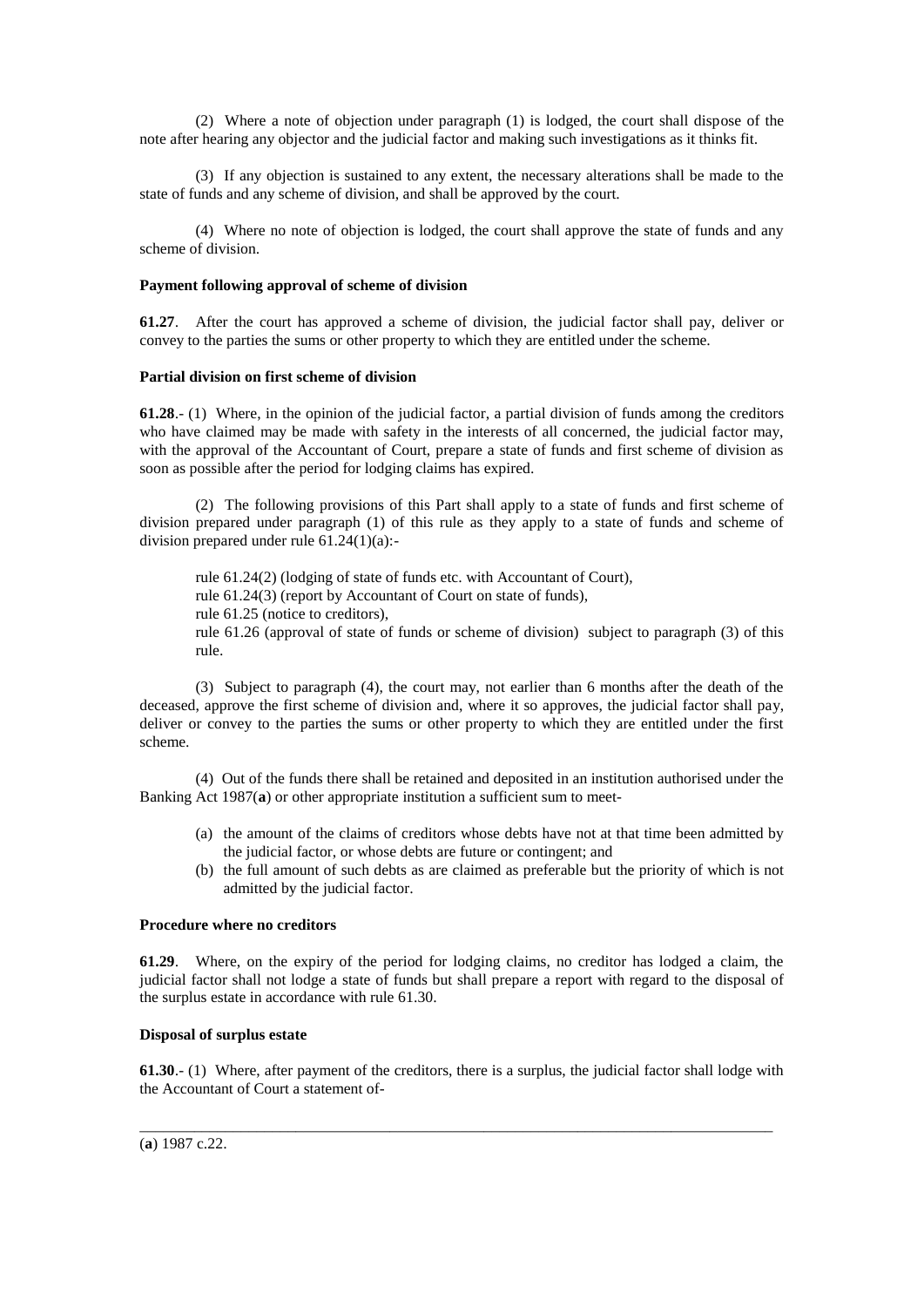- (a) the amount of the surplus;
- (b) the parties claiming that surplus and their respective grounds of claim; and
- (c) those parties who, in the opinion of the judicial factor, are entitled to the surplus and the reasons for his opinion.

(2) The Accountant of Court shall prepare a written opinion on the statement of the judicial factor lodged under paragraph (1) and issue that opinion to the judicial factor.

(3) On receipt of the opinion of the Accountant of Court under paragraph (2), the judicial factor shall-

- (a) lodge in process that opinion and the statement prepared under paragraph (1); and
- (b) give notice to each party claiming an interest or apparently entitled to any part of the estate, by first class post or, if that person is furth of Europe, by air mail, that-
	- (i) the statement of the judicial factor and the opinion of the Accountant of Court have been lodged in process; and
	- (ii) should any such party wish to lodge any objection to the statement, he shall lodge a note of objection with the Deputy Principal Clerk within 28 days after the date of the posting of the notice by the judicial factor.

(4) On expiry of the period for lodging objections under paragraph  $(3)(b)(ii)$ , the court, on considering the statement, opinion, and any note of objection and, after such procedure as it thinks fit, shall-

- (a) determine which parties are entitled to the surplus estate and direct the judicial factor to make payment accordingly; or
- (b) if the court considers that it is desirable that the judicial factor should continue to administer the surplus estate, direct the judicial factor to do so.

#### PART III

# DISCHARGE OF JUDICIAL FACTORS

## **Applications for discharge to Accountant of Court**

**61.31**.- (1) This rule applies to a judicial factor appointed as a-

- (a) curator *bonis*;
- (b) guardian;
- (c) factor *loco absentis*; or
- (d) commissary factor.

(2) Where a judicial factory is terminated by reason of the recovery, death or coming of age of the ward, or by reason of the exhaustion of the estate, the judicial factor, or where he has died, his representative, may apply to the Accountant of Court for a certificate of discharge.

(3) The judicial factor shall intimate a notice in Form 61.31 of an application under paragraph  $(2)$  to-

- (a) the cautioner; and
- (b) any person having an interest in the estate of the ward.

(4) Any person to whom intimation has been given under paragraph (3) may make written representations relating to the application to the Accountant of Court within 21 days after the date of such intimation.

(5) On the expiry of the period specified in paragraph (4), the Accountant of Court shall, after considering the application and representations made, send to-